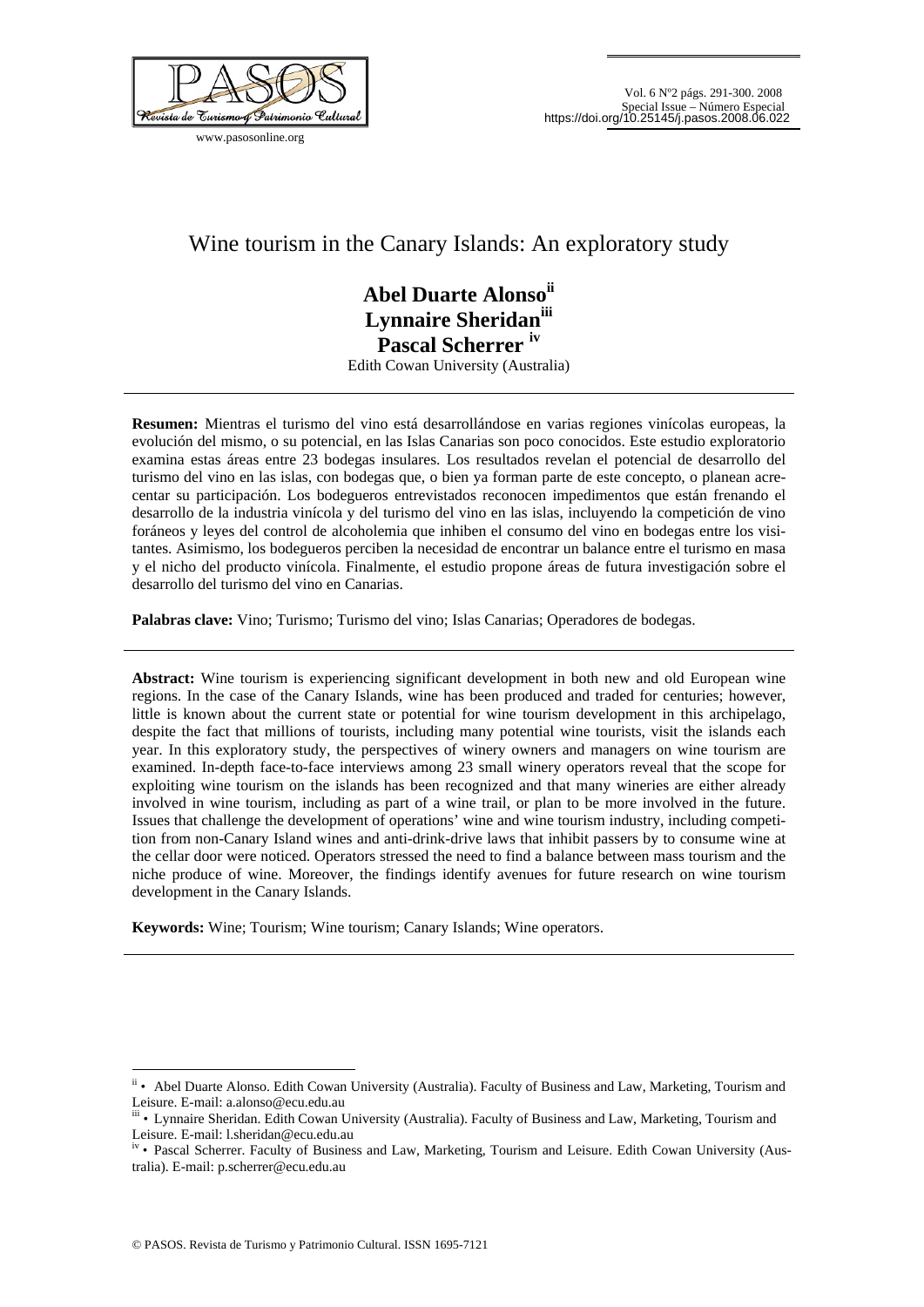#### Introduction and literature review

#### Wine tourism within the broader context

In recent decades, the concept of wine tourism (Hall, Sharples, Cambourne, Macionis, Mitchell & Johnson, 2000) has gained adepts in many parts of the world, providing an alternative attraction in rural areas, the home of most wineries and vineyards. Wine tourism has contributed to expanding the dimensions of the wine product, that is, from merely being a consumption item, or a luxury item, to increasingly becoming a synonym for food, entertainment and hedonic experiences. In this regard, Dodd and Gustafson (1997, in Mitchell, Hall, & McIntosh, 2000) underline the importance of the experiential view that recognises the nature of products and services with hedonic components such as wine. Also important are the links between wine, socialising, relaxation and hospitality (Dodd, 1995), as are wine's potential health benefits (Dodd & Morse, 1994; Klatsky, 1997; Maxwell, 1997).

The essence of wine tourism is visitation of cellar doors (Cambourne, 1998), wineries, and vineyards to taste wines (O'Neill, Palmer, Charters & Fitz, 2001). Visiting wine shows and festivals are also closely linked to wine tourism, not only in the form of tasting wines but also in motivating travellers to experience the characteristics of wine regions (Hall & Macionis, 1998; Macionis, 1996, in Hall et al., 2000). However, the implications of wine tourism go beyond consumption and experience. For example, the combination between wine and food can act as catalysts in creating awareness and emphasising a region's culture; in this process, rural regions can attract travellers and potentially benefit from their expenditures (Jago, Issaverdis & Graham (2007).

Not surprisingly, interest to tap on the wine tourism phenomenon has grown among many wine producing regions; such development is currently taking place in many distant geographical areas scattered throughout the world. Interest in wine tourism from an academic perspective has also grown considerably. Mitchell (1999; 2002) and Mitchell and Hall (2001) conducted pioneering studies in New Zealand exploring consumption and post-visit behaviour among different age groups of winery visitors. Mitchell, Hall and McIntosh (2000) and Mitchell and Hall (2001) also studied winery visitors' 'wine lifestyle,' a dimension that comprises wine interest, wine

cellaring behaviour, and wine club participation.

The visitor dimension, that is, the study of winery visitors demographic and consumption characteristics, has also been examined among winery visitors in Australia (Charters & Ali-Knight, 2002) and South Africa (Tassiopoulos, Nuntsu & Haydam, 2004). Groundbreaking research has also been conducted to examine the recent development and potential of new wine tourism destinations in Chile (Sharples, 2002), Canada (Telfer, 2001; Getz & Brown, 2006), Michigan (Wargenau & Che, 2006) and Texas (Dodd, 1995). The potential gains that rural areas may obtain from wine tourism are also addressed in studies from Portugal (Correia & Ascencao, 2004), Israel (Jaffe & Pasternak, 2004), and Italy (Scottini, Menghini & Scozzafava, 2005; Di Gregorio & Licari, 2006). In contrast, some researchers also caution against high expectations of wine tourism's alleged benefits, illustrating several challenges that might limit the potential of wine tourism as a strategy for wineries. Beames' (2003, p. 205) comments, for instance, emphasise infrastructural issues, such as lack of development of attractions outside gateway cities, including rural areas where grapes are grown. Additional hurdles many wineries face are the geographical distance to main roads and lack of winery infrastructure to host visitors (Taylor & Warren, 1998). However, even if wineries manage to attract visitors, in some cases only about one in three visitors will make post-visit purchases from the same winery (Jolley, 2002), suggesting that visitation alone may not suffice to 'convert' visitors into loyal customers.

While much interest on wine tourism has resulted in a rapidly growing body of literature, still today a large number of wine tourism related areas have been researched to a very limited extent, not only regarding wine tourists (Jarvis & Lockshin, 2005), or about "wine tourism in general" (Beames, 2003, p. 210), but also from a theoretical / conceptual nature. In fact, researchers are only beginning to make discoveries in some of the numerous newly developing wine regions around the globe, each of them with its unique demographic, environmental, production and entrepreneurial factors, thus rendering the study of wine tourists, wine regions, or winery entrepreneurs a very complex undertaking.

This study complements the growing body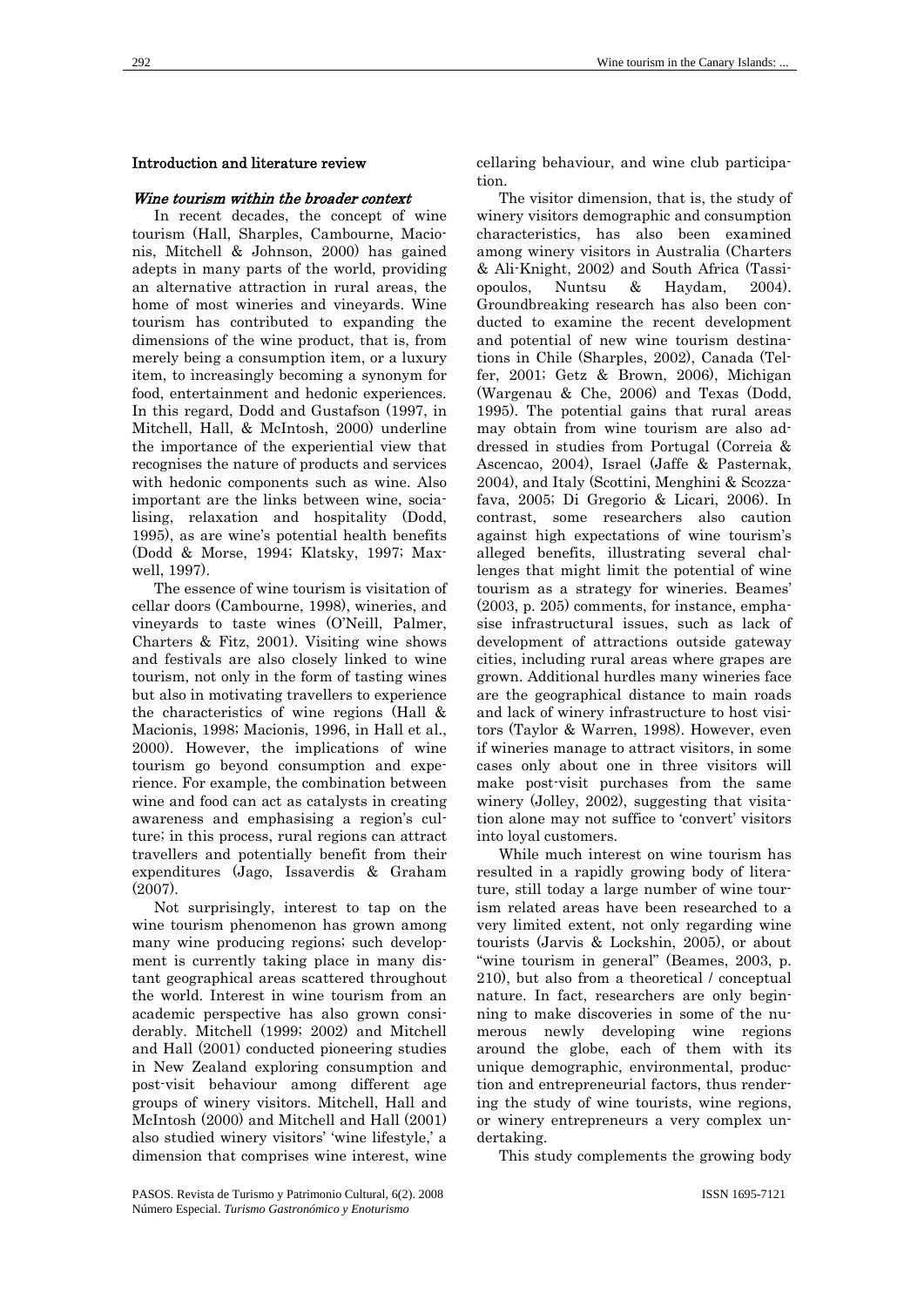of research on the wine tourism concept by exploring wine tourism within the context of a popular tourist destination where wine, a traditional product with centuries of history, has lived in the shadow of the tourism industry: the Canary Islands in Spain.

# Canary Islands' tourism, wine, and wine tourism

For decades, the Canary Island archipelago has been a synonym for - and a destination of - mass tourism and low budget package tours (McLane, 2000). Recent figures from the Canary Institute of Statistics (2007a) note that in recent years the number of tourist arrivals has been close to ten million, a stark contrast when compared to the islands' 2.03 million inhabitants (Canary Institute of Statistics, 2007b). Many reasons prevail in tourists' minds to travel to the archipelago, often erroneously glorified among outside visitors as a party place, an image that is far from what renowned party destinations such as some Balearic or Aegean Islands may have in offer.

Despite the fact that low budget tourism continues to prevail as a very important economic activity (Canary Institute of Statistics, 2007a), the Canary Islands provide a safe heaven for visitors in a number of ways. For example, the islands' all-year-round benign temperatures with lots of sunlight, beaches (Garín-Muñoz, 2006), and spectacularly varied forms of natural landscape are among the most attractive elements that the 'Canaries' offer to outside visitors and locals. Different microclimates also allow for the production of crops that, as the vineyards in the Tacoronte-Acentejo area or the banana plantations in the Orotava Valley, have over time become tourist attractions. The advent of agrotourism, a concept that involves leisure activities farmers organise to cater for visitors to rural areas (Spanish Ministry of Agriculture, 1992) suggests the potential of rural based tourism as an alternative to sun and beach (Parra López & Calero García, 2006). The combination of wine and tourism also appears to fit in this category.

Canary Islands' wine production is very marginal in comparison to mainland Spain's (García Fernández, 1999; Agriculture, Farming, Fisheries and Food Council, 2004). However, grape growing occupies 10% of cultivatable soil in the archipelago (García Fernández, 1999; Agriculture, Farming, Fisheries and Food Council, 2004). The wine product has a long tradition and is well in-

grained in the islands' folklore, its landscape, and agricultural heritage (García Fernández, 1999; El Día, 2001). Wine's tradition as accompaniment of meals, and as part of the local culture, for instance, consumed in festivals across the seven inhabited Canary Islands, is also very long. Clear demonstrations of wine's long history as part of Canary Islands cultural and gastronomic heritage are the historical facts that vines already existed in the 'Canaries' in the 15th century, and that a wine trade was established between the archipelago and the United Kingdom (García Fernández, 1999). Later events saw disease and a general decline that brought the local winery industry to the brink of extinction; however, after a long period of decline (García Fernández, 1999), the industry recovered. In recent decades, the introduction of quality controls and the development of industry structures have been welcome initiatives to support local wines. The assigning of 'Designation of Origin' status to wineries that adhere to prescribed quality standards (Godenau, Suárez Sosa, Gil Díaz, & Fernández López, 2000; Sainz, 2002; Martínez-Carrasco, Brugarolas & Martínez-Poveda, 2005) illustrates these developments. In this regard, the role of regulatory councils is fundamental, as they can monitor the implementation of more efficient production methods (Godenau & Suárez Sosa, 2002). At the same time, the 'informal' side of the wine industry, with its 'guachinches' or casual eateries often located in houses' garages (Jolonch, 2007), represents a local tradition of no-label, home-made wines sold in combination with local dishes continues. Other than simply surviving, this informal wine producing sector has thrived in the Canary Islands and is part of the archipelago's informal culinary heritage; the role of guachinches in preserving such heritage has been fundamental.

However, while the guachinche culture is still alive and well after many decades, pressures that include compliance with quality and hygiene regulations to adhere to European Union standards are indirectly contributing to the preservation of the islands' rich wine and culinary heritage in more formal ways. Regarding local foods, for example, Canary cheeses have now Designation of Origin label (Sainz, 2002), and have gained international recognition in recent years (El Día, 2003). These developments suggest potential commercial opportunities that, in spite of low volumes of production that are unlikely to satisfy large outside gourmet markets, may

PASOS. Revista de Turismo y Patrimonio Cultural, 6(2). 2008 Special Issue. *Gastronomic and wine tourism*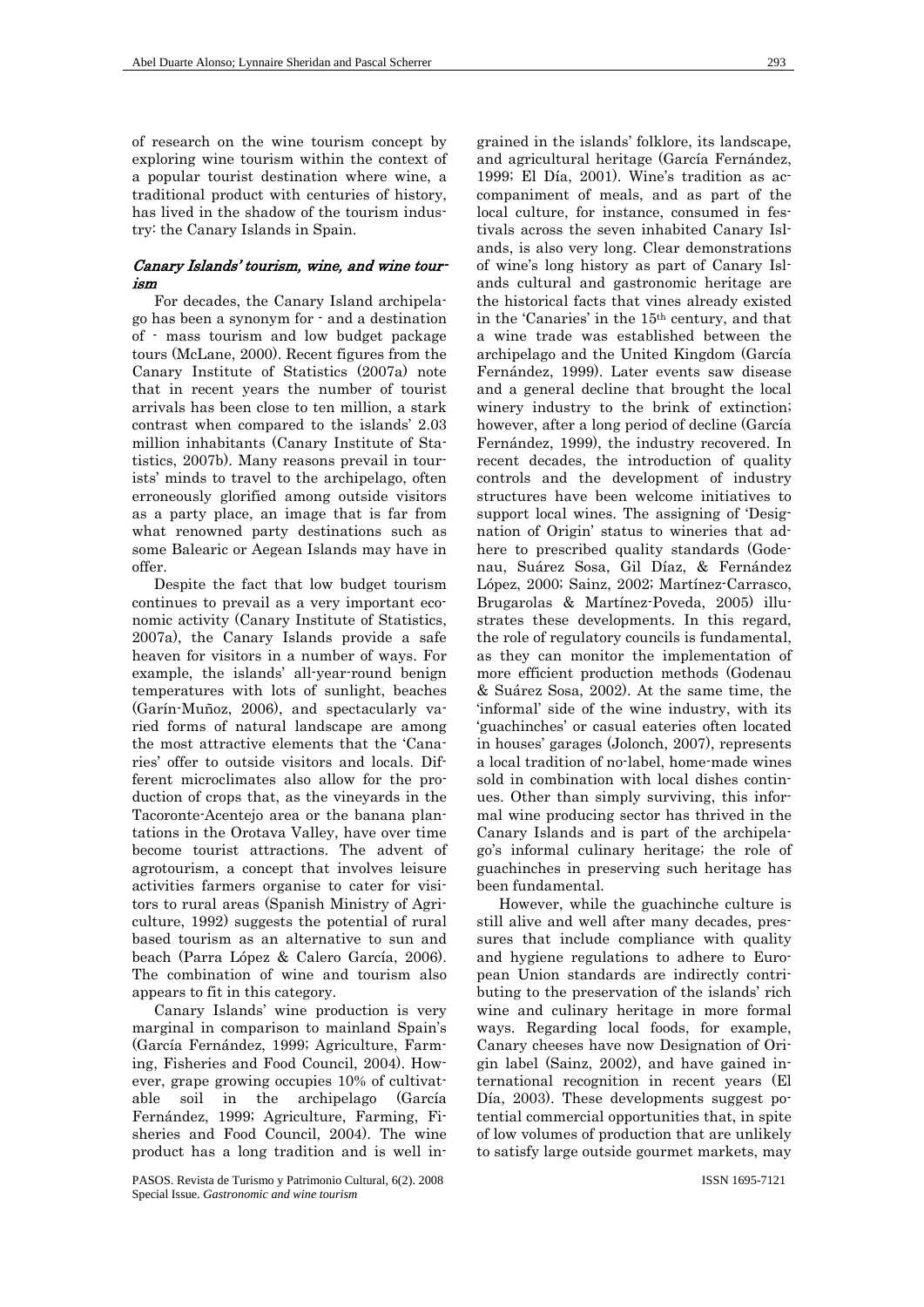serve the purpose to create awareness about the critical need to preserve this part of Canary culinary heritage.

Along the lines of maintaining the islands' culinary, cultural and historical heritage, wine is also taking a more formal approach, with quality assurance methods and strategies in place that are gaining recognition among local grape growers keen to thrive in a very competitive market. A recent success story, whereby the local Malvasía wines gained accolades at the 2007 International Wine and Spirit Competition (IWSC) in London (Feo, 2007; IWSC, 2007) demonstrates that opportunities exist for the small Canary Island niche market of premium wines. At the present time, however, formalised wine tourism products are largely unavailable. A demonstration of this situation is that only one wine trail is already operating on the island of Gran Canaria (La Ruta del Vino, 2007), a second was just developing on La Palma Island in 2007 (Enoturismo La Palma, n.d), and a third was to be started in 2007 in the Tacoronte-Acentejo region of Tenerife (Designation of Origin Tacoronte-Acentejo, 2006). No information was available on potential wine trail development on other islands in 2007. Godenau et al. (2000) also acknowledge that consumption and knowledge of local designation of origin wines is very limited, an issue that appears to be preventing the local wine industry from capitalising on the many millions of visitors travelling to the islands each year. Clearly, wine tourism could also provide benefits in other ways, including aiding in conservation efforts of the islands' vineyards, particularly in view of rapid urbanisation in many areas where vines are planted, an issue that is currently taking place in many of the islands' rural communities. Several additional issues add to the existing constrains the islands' vineyards face at the present time. The 2007 harvest, for example, was almost systematically lost due to the weather conditions prior to the harvest weeks (El Día, 2007a, El Día, 2007b). In addition, Spain's wine industry is experiencing saturation (Angulo, Gil, Gracia & Sanchez, 2000), and wine consumption is decreasing.

While an increasing number of studies focussing on Canary Islands' wine industry is being published, to date very limited information exists on the archipelago's wine tourism industry, particularly from an academic perspective. Moreover, little is known about the islands' wine industry that might help to answer questions that include the following:

- What is the background / history of the local wineries?
- Are wineries open to the public?
- What, if any, is wineries' relationship with tourism?
- What challenges do wineries face at the present time?

The limited knowledge of these dimensions might be preventing wineries and the developing wine tourism industry in the Canary Islands from benefiting from potential commercial opportunities. Lack of knowledge might also be preventing visitor segments interested in wine tourism as an additional attraction in rural areas from fully exploiting such pleasurable activity. The objective of this study is to close some of these knowledge gaps and examine the Canary Islands' wine tourism industry from winery operators' points of views.

# Methodology

An initial consultation of different database searches, including Tacoronte-Acentejo's designation of origin website (www.tacovin.com) identified 61 wineries, 45 on the island of Tenerife and 16 on the island of La Palma. These operations, all of which have already gained designation of origin status, were approached during May 2007 via a letter that presented the objectives of the study and formally invited each winery to participate in the study. While a total of six of the seven islands of the archipelago currently have wineries with designation of origin, the selection of Tenerife and La Palma obeys to several reasons. First, the Tacoronte-Acentejo wine region provided several positive aspects, including its large number of wineries within a very small geographical area. In addition, this wine region is the first to have gained designation of origin status as compared to all other islands' wine regions. These characteristics are thus fundamental in choosing wineries from the Tacoronte-Acentejo region. Second, one of the researchers' knowledge of La Palma Island, and this island's current wine tourism development in the form of establishing a wine trail provided both convenience and an opportunity to explore current wine tourism related developments. Third, the contact established with wineries in only two islands serves as a first step to investigate wine tourism development in the entire Canary Island archipelago in the future, using a longitudinal approach.

The travel of one of the researchers to the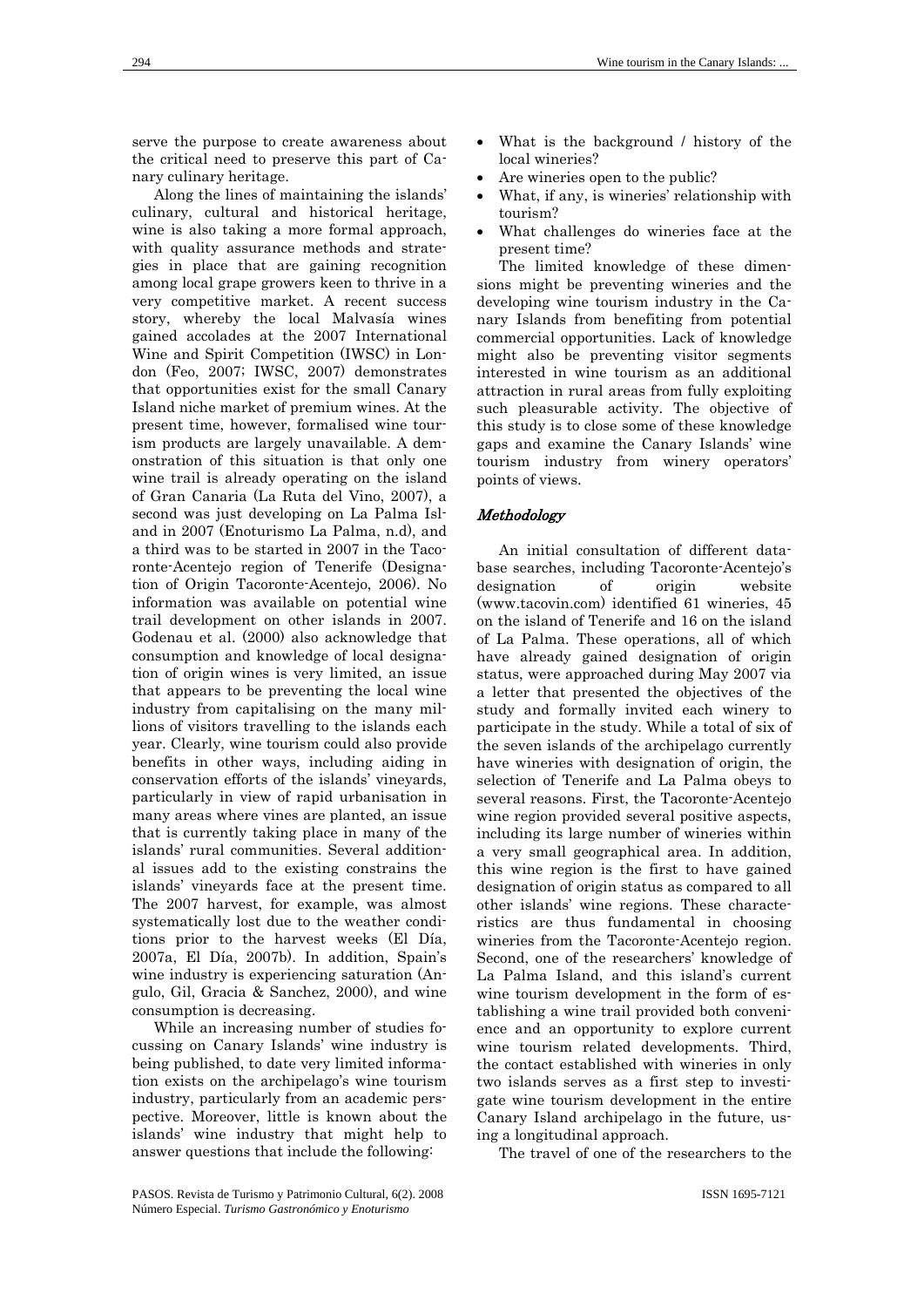Canary Islands in late May 2007 allowed for a follow up on the letters sent previously. Phone calls were made to each winery to formally invite owners, operators and / or winemakers to a face-to-face interview during June 2007. This time of the year was chosen as it did not clash with major winery related activities such as harvests or pruning. However, work and other commitments prevented several operators from taking part in the study. Overall, from the 61 operations approached, 23 accepted to participate in the study, a 37.7% response rate. The geographical split of participants was 15 wineries from Tenerife and eight from La Palma Island. Semi-structured in-depth interviews were designed to explore the background of the operations, relationship with hospitality in the form of being open to the public through a cellar door, café, restaurant, etc., relationship with tourism, for instance, in the form of hosting formal visits, and challenges operations faced at the time of the interviews. In all cases, operators were called in advance to allow them to choose a convenient day and time; the researcher then met with operators at the wineries. The time of the interviews ranged between 10 and 20 minutes. At the end of the interview process, two of the researchers who are bilingual in Spanish-English translated and transcribed the previously recorded interviews.

Contact established with the autonomous Canary Island government office identified the existence of some 200 mostly micro/family wineries in the archipelago. Thus, it is acknowledged that the rather small number of wineries participating in this study might not be representative of all wineries in the Canary Islands, and for this reason, the findings are taken cautiously as to any generalisations made from them.

# Findings and discussion

#### Background of the wineries

Asked about the background of their operations, varied responses were elicited as to how wineries became established. One respondent for example stated that "We are very new; the winery was established in 1999 and we sold our first harvest in 2000… The main reason for existence is to find outlets for local producers' grapes."

However, the central theme among operations appears to be the preservation of tradition, with several responses suggesting this motive as a reason for embarking in the wine

PASOS. Revista de Turismo y Patrimonio Cultural, 6(2). 2008 Special Issue. *Gastronomic and wine tourism*

industry: "Our winery is tradition in our family; my grandfather was a wine producer. He was very passionate about wine and produced wine in a very traditional way. My father also planted wines, and we (his sons) took over in 1995." "We started this business because my father traded wines; he purchased them and re-sold them [middleman]. My older brother studied oenology and from 1997 we were accredited denomination of origin…" "This winery has existed for 5 generations." One respondent stated that "Our family is the oldest in the Canary Islands; we have produced wines since the  $16<sup>th</sup>$  century. In fact, in 1615 we exported Malavasía wines. Our family was also one of the first that exported Canary wines." Not only do these comments suggest the intention and desire to cling to a long family tradition but also the importance of preserving the islands' very important wine heritage. That several families have been involved in wine production for centuries further illustrates the potential of wine as an ancient tradition that could be utilised as an additional attraction, educating outside visitors of local heritage in the process. In addition, wineries also combined tradition with education as tools to run their businesses: "Started in 1997, as a privately / family owned business. Our parents used to produce wine before… We are in the wine industry because we finished a degree in oenology. We want to live from this activity." "We are a

family business composed of 5 people. One of my sons is oenologist, the other is technical agricultural engineer, and the other one is finishing his chemical engineer career. We created our own history, my wife and my three sons."

Some of the participants had formed cooperatives incorporating many micro growers. One of these, currently regulated by the local council had been established for non-economic reasons: "The main reason for having the winery was the council's intention to preserve the natural landscape through the conservation of a traditional crop." Non economic reasons were also suggested by a small family winery: "We started this activity not for business purposes but because we like wine. We could not make money out of this; it is not worth it except in those larger wineries that are known." Another respondent's comment suggests that the winery business started to fight fake wines in the local market: "This winery was created in 1986 to protect local wine production against outside wines that were being sold as local."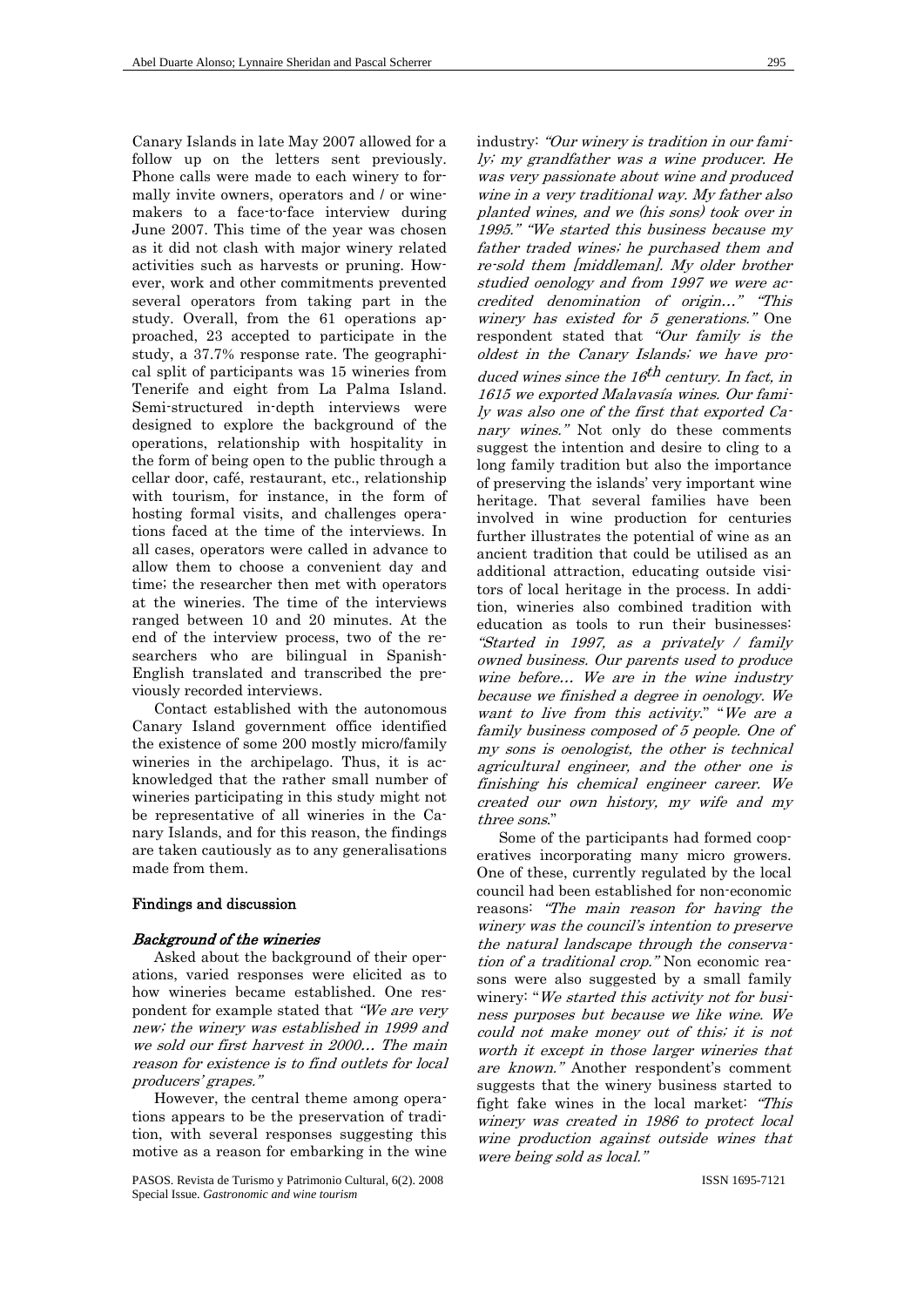# A first step towards wine tourism involvement

Asked whether their operations are open to the public or not, it was noticed that 16 out of the 23 wineries are open to the public, either in a formal way during business hours or by appointment, suggesting wineries' approach towards wine tourism and gradual integration into this concept. For example, a winemaker, whose enterprise has been an iconic figure of the islands' wine history and heritage, with involvement in wine production for several generations indicated: "we have always been open to the public. We have a tasting room only for groups and a shop will be open next week. In addition, we are preparing a trail for people to walk in and out of the winery. The main reason to be open to the public is for people to know our brand and benefit from word of mouth. Wine tourism has existed for a long time but officially is a new development." In the case of this winemaker, such an objective was based on a solid business foundation; for instance, this winemaker acknowledged making time and financial investments to experience wine tourism first-hand in international wine tourism settings, including those of California and South Africa.

Some wineries are also providing hospitality facilities in an effort to integrate to wine and tourism: "We have facilities that include a restaurant, banqueting rooms and tasting room. We have had success so far with it. Word of mouth is particularly successful…" Other operations are currently looking for ways to build a rapport with tourism: "Yes, we are open on an appointment basis. These visits often depend on the winery's availability to receive such visitors and also on the winery's activities..." At the same time, growing demand for wine tourism appears to exist: "Although we have not set up our winery to welcome tourists we do receive them. We have cellar door sales at the winery and on weekends we also have a stand in the local municipal market." Such rapport is also being made between wineries and outsiders: "we also have foreign visitors who come visiting the near-by rural trails and stop by to purchase our wines." Despite the economic incentive, educating visitors might provide future opportunities: "we have cellar door sales. We like people to visit us; we like to speak to them to create demand [for wine] in them. Here we open to sell and to inform people; we provide a service." Another comment demon-

strates the relevance of education among winery operators: "We have welcomed visitors for a long time and we try to explain to them the wine making process, bottling, etc. We believe that being open to the public provides an attraction that might help the sale of our wines." Food offerings might also help to stimulate wine demand: "We are open to the public with our restaurant serving as a channel to sell our wines." The respondent from this winery also acknowledged that the establishment regularly receives tourist groups. To cater for these customers, the winery's restaurant provides a direct view to the vineyards and visitors have exposure to educational experiences in the form of an in-house section with ancient wine making tools, photographs and written materials informing visitors of wine's historical background and significance for the region.

A clearly defined strategy also suggests opportunities for the establishment of wine tourism: "we have a project to offer visitor facilities to assist visitors to know about wine and about oenology on this island. Basically, we want to spread the word about the wine product. Our main objective is to offer a tasting room starting in 2008." Even among operations currently not open to the public, "We try to be; in fact, when people call us we welcome them. We have this space to offer tastings. We have a project to build an underground winery; for the moment we need to work on other areas." Also, some wineries have an intention to 'connect' with tourism: "If someone calls us to arrange a visit, or just visits us we try to fulfil their request." These comments also denote an initial phase of understanding and awareness among some operators that market dynamics also play an important role in the islands, resulting in potential future opportunities. In order to materialise such opportunities, many operators may have to go through a long process of educating visitors and creating links with tourism and hospitality stakeholders. From some of respondents' comments, this development is already taking place, if not uniformly; however, those already engaged in this process may serve as pioneers and inspiration to other winery operators to follow their footsteps.

### Challenges Wineries Face

Winery operators voiced a wide range of areas that are currently posing challenges to both winery management and wine tourism development. In some cases, current visitor demographics and lack of infrastructure are barriers limiting wine tourism development: "Most tourists here are coming to enjoy the sun and drink beer. However, there are oth-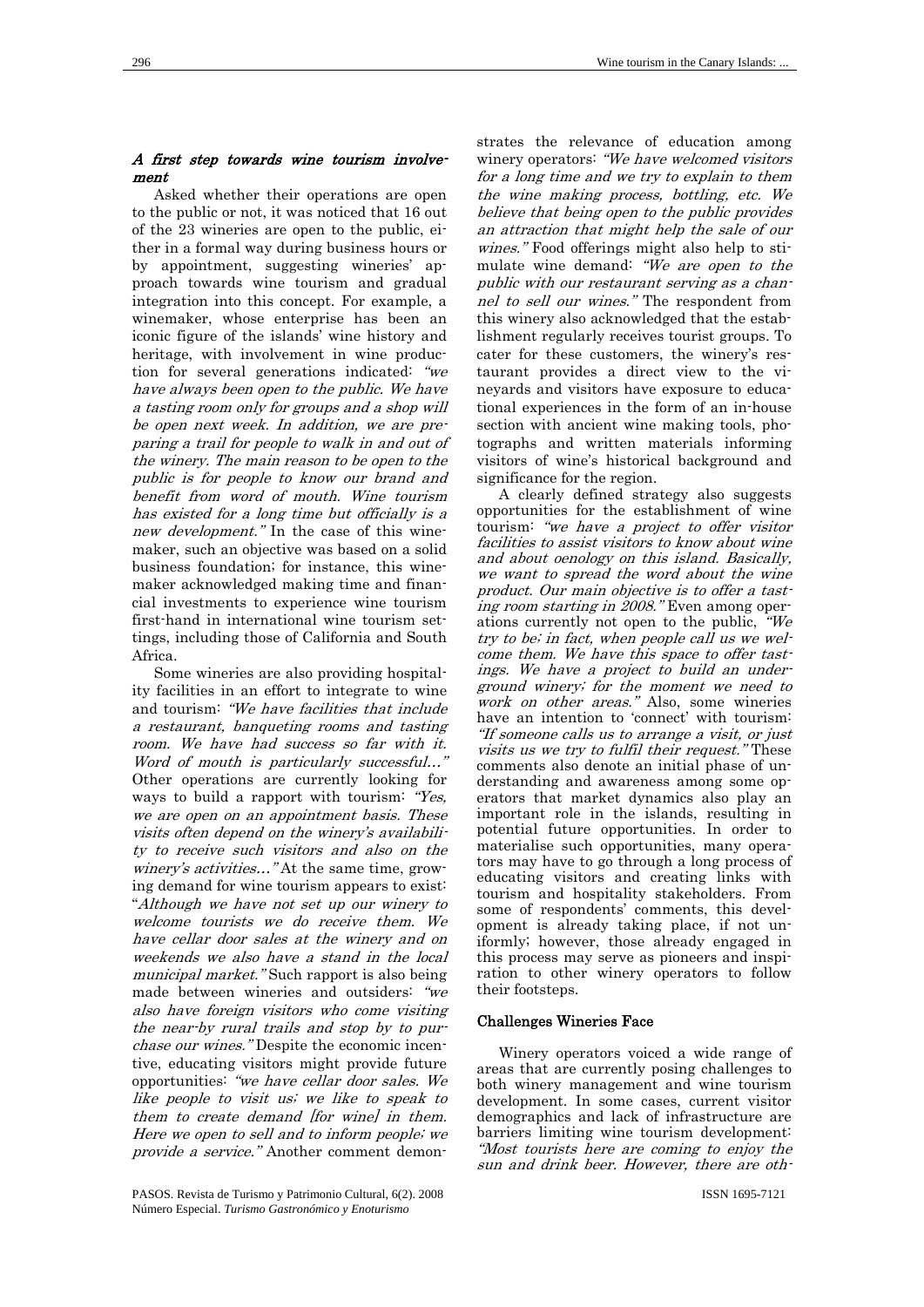ers, who are increasingly more and are concerned of the ecology and willing to learn. These tourists travel in rented cars and visit places in small groups. The problem is that you have very few wineries that are well organised to host visitors." Lack of knowledge of Canary wines poses further challenges: "Obviously, the quality of the tourism coming to the Canaries is clearly not the best but our wines are not been advertised, and therefore few outsiders know about us." Increasing international recognition gained from the wine product, as has for instance been the case of Californian and Australian wines, might help Canary Islands' wineries to benefit from both local and outsider visitors with a thirst for local quality wines and an interest in the background and educational aspect of this industry.

Despite the potential for attracting visitors, some wineries are also struggling to develop in a way that matches interest and demand: "Yes, we are open to visitors; however right now because we are in the process of growing, we have not conditioned the vineyards to accommodate tours, and we do not have one person taking care of this area. Often I do make bookings for smaller bus tours; we have had the local wine club in the last two months." Another comment further indicates infrastructure limitations: "We don't have buses or anything like that and because we don't have the facilities we don't think we are fully suited to be open to the public at the moment." Despite these issues, some businesses want to 'get it right' the first time around: "we are on a trial period (only two days per week at the moment). Some touroperators are keen to bring people here but we are starting very tentatively, with small groups. To have tour-operators bring lots of people we will have to improve our facilities." While tour operators might be an option to link hospitality businesses and wineries, three respondents who had recent negative experiences with tour operators completely ruled out this alternative.

PASOS. Revista de Turismo y Patrimonio Cultural, 6(2). 2008 Special Issue. *Gastronomic and wine tourism* However, other problems that are beyond wineries' budgets, and / or other forms of control are currently limiting their ability to fully exploit from the numerous opportunities that might be found in some segments of the millions of visitors the islands receive every year: "Starting from the fact that the laws are punishing the sector more and more, for example, transportation laws banning the carrying of wines [as hand luggage on airplanes], laws against drink-driving *[taking points off* offenders' driver's license], that in my opinion are necessary but... all these issues are contributing to discouraging the youth from drinking wine." Competition from outside wines poses further threats to Canary wines: "Another problem is that our wines here are expensive in comparison to other Spanish

'young' wines." Another respondent echoed this comment, further suggesting marketing and competition issues:  $W_e$  are facing a marketing problem: how to market the wine product. We are facing stiff competition. The means of transportation are so sophisticated nowadays and we can easily get wines from anywhere at very low prices." One of the main problems related to competition is the uniqueness of the geographic nature of Canary Islands' vineyards, with its hilly terrain that in many cases makes mechanisation impossible: "The geographic nature of the vine plantations does not allow for mechanisation; here much of the work is manual." Thus, production costs play against the price competitiveness of Canary wines: "Our production (islands) is expensive… the cost of grapes is high; we are paying the kilogram of grapes at a high price. What happens then? When we bring the wine to the market we are bringing a more expensive product, while products from other regions are very cheap with a low cost." In view of high costs, including exporting wines outside the archipelago, the wine tourism concept may provide local wine makers with a tool to sell their wines. The challenge, as echoed in some comments, is and will continue to be marketing local wines to an apparently uninterested, low-budget tourism market.

A final potential problem one respondent noted is related to weather issues: "The most difficult aspect at the moment is the unpredictability of the weather. Suddenly, you think that the vineyard is doing well and that his week is not raining, then you fumigate and the following week it then rains. Every year the weather is different and this is quite obvious, quite obvious." Such an unfortunate event recently became reality, as weather conditions resulted in a very warm and dry 2007 autumn season, causing extensive damage in many of the islands' grape crops (El Día, 2007a, El Día, 2007b).

#### Conclusion

While the wine product has been a common feature in people's lifestyle and culinary heritage in the Canary Islands for centuries, and while tourism is the islands' main industry, limited information exists on Canary Islands' wine industry and wine tourism, including from an academic perspective. The main objective of this study was to close knowledge gaps in those areas using in-depth interviews among a small group of winery operators. Such an effort also constituted a first attempt to study the development of the islands' wine and wine tourism industries longitudinally.

The findings illustrate a number of very contradicting areas in the entire wine tourism equation. The first issue is that the Canaries

ISSN 1695-7121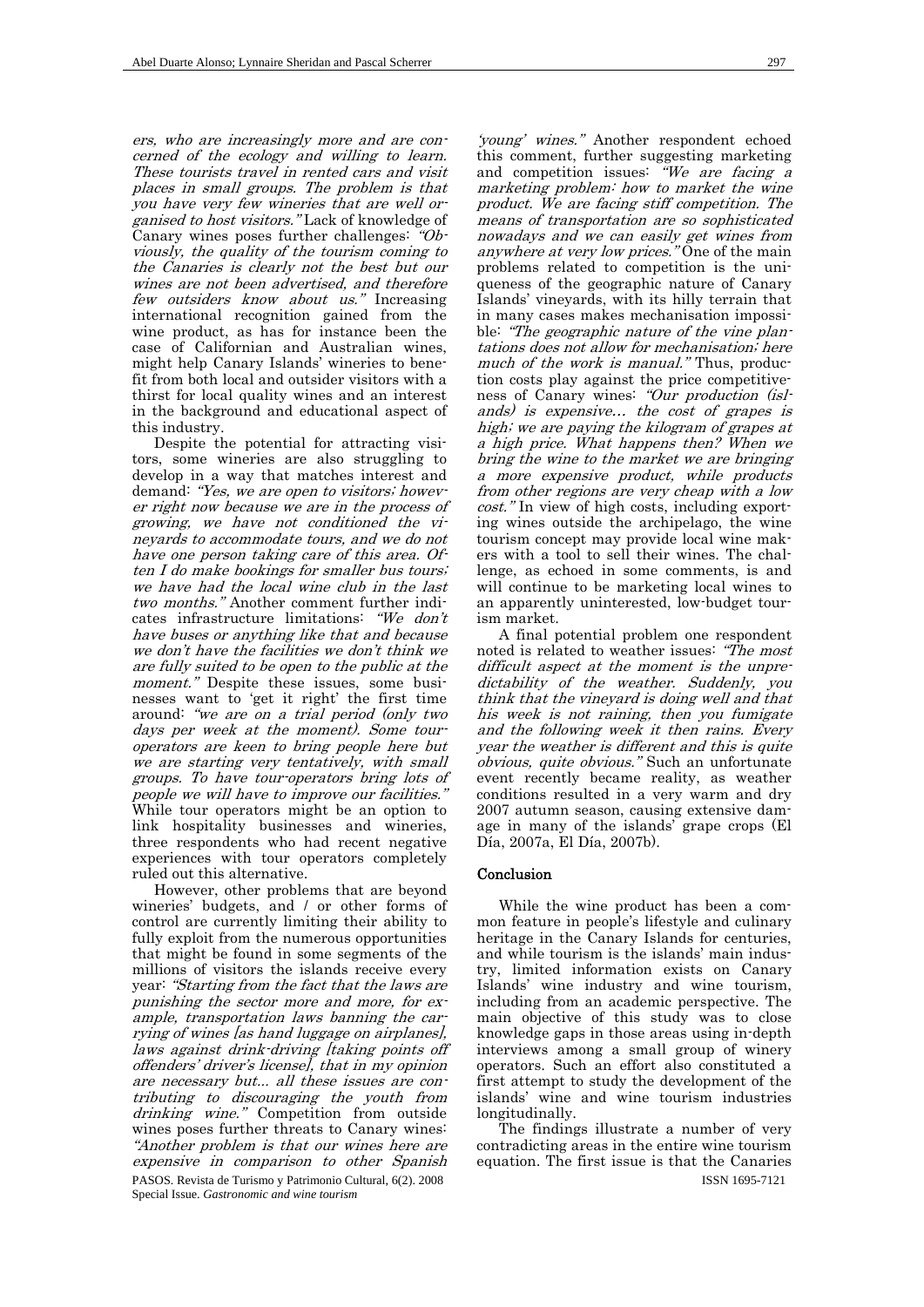attract almost ten million outside visitors every year, mainly from countries other than Spain. However, most of these visitors are currently travelling on a low budget, often with an all-inclusive package. Such an event might result in visitors' lack of interest, or budget, to venture and explore the islands on their own, including exploring the local wineries and wine trails. In addition, a low budget, all-inclusive vacation might also result in consumption of cheaper wines at the local hotels among tourists. A second issue is that Canary Islands' wines are being internationally recognised for their quality; this event is taking place in an extremely competitive market. However, respondents point out that Canary wines are more expensive to produce than many wines produced outside the archipelago mainly due to terrain conditions and resulting need for manual labour. This issue is creating a disadvantageous situation for the successful positioning of the local wines, with impacts on wine tourism consumption and marketing. Finally, current transportation laws limiting travellers' hand luggage and carrying wine bottles on the airplanes and anti-drink-drive laws that are inhibiting or, as one respondent noted, discouraging wine purchases, consumption, and winery visitation among would-be customers.

Despite the severity of these issues, the potential for a successful development of wine tourism in the Canaries continues to exist. However, it is essential that wineries see benefits of the wine and tourism relationship. While, some operators' involvement might primarily obey to such 'philanthropic' reasons as passion and love for wines, or preserving their ancestors' heritage, if no economic incentives exist, operators will continue to sell their properties, as it is currently the case. As a result, entire areas where vineyards have formed the landscape for a great many years will be lost forever. In view of these and other developments, the local wine and wine tourism industries deserve much attention from researchers in future studies. In particular, the marketing of wine trails, the relationship between marketing and current mass tourism, the identification of tourist segments favouring local wines, and visitors' views on their wine, winery, and / or wine trail experience are critical areas that, if studied, might provide very useful insights into a relatively young and proud industry.

#### References

Agriculture, Farming, Fisheries and Food Council

- 2004 Alimentación: Guía del vino de Canarias", Retrieved January 21 2007 from http://www.gobcan.es/agricultura/alimentacion/guia\_vinos/laviticultura.htm
- PASOS. Revista de Turismo y Patrimonio Cultural, 6(2). 2008 Número Especial. *Turismo Gastronómico y Enoturismo*

Angulo, A.M., J.M. Gil, A.Gracia and M. Sanchez

2000 Hedonic prices for Spanish red quality wine, British Food Journal, 103(7): 481-489. Beames, G.

- 2003 The rock, the reef and the grape: The challenges of developing wine tourism in regional Australia. Journal of Vacation Marketing,  $9(3): 205 - 212.$
- Cambourne, B.
- 1998 Wine tourism in the Canberra District. In Carlsen J. and R. Dowling (Eds.). Wine tourism: Perfect partners. Proceedings of the First Australian Wine Tourism Conference, Margaret River, 1998.
- Canary Institute of Statistics
- 2007a Turismo, Retrieved 10th of May 2007 from http://www.gobiernodecanarias. org/istac/estadisticas/php/saltarA.php?mid=/i stac/estadisticas/ turis
	- mo/area\_11a\_frame.html
- Canary Institute of Statistics
- 2007b Padrón 1-1-2007. Municipios. Población por sexo. Retrieved 26th of March 2008 from http://www.gobiernodecanarias.org/istac/esta disticas/php/saltarA.php?mid=/istac/estadisti cas/poblacion/datos\_basicos/padron\_2004/pm 2004\_frm.html
- Charters, S., and J. Ali-Knight
- 2002 Who is the wine tourist? Tourism Management, 23: 311-319.
- Correia, L., and M.J.P. Ascencao
- 2004 Wine routes in Portugal: the case study of the Bairrada wine route. In J. Carlsen and S. Charters (Eds.). Proceedings of the International Wine Tourism Conference, Margaret River, Western Australia, 2004.
- Designation of Origin Tacoronte-Acentejo
- 2006 Rutas a medida, Retrieved May 12 2007 from http://www.tacovin.com/dota/espanol/rutasamedida.htm
- Di Gregorio, D., and E. Licari
- 2006 Rural Development and Wine Tourism in Southern Italy. European Regional Science Association in its series. Retrieved September 10 2007 from http://www.ersa.org/ersaconfs/ersa06/papers/ 626.pdf

Dodd, T.H.

- 1995 Opportunities and pitfalls of tourism in a developing wine industry. International Journal of Wine Marketing,  $7(1)$ : 5-17.
- Dodd, T.H., and A.W. Gustafson
- 1997 Product, environmental, and service attributes that influence consumer attitudes and purchases at wineries. Journal of Foods Products Marketing, 4(3): 41-59.
- Dodd, T.H., and S. Morse
- 1994 The impact of media stories concerning health issues on food product sales: Management planning and responses. The Journal of Consumer Marketing, 11(2): 17-25.

ISSN 1695-7121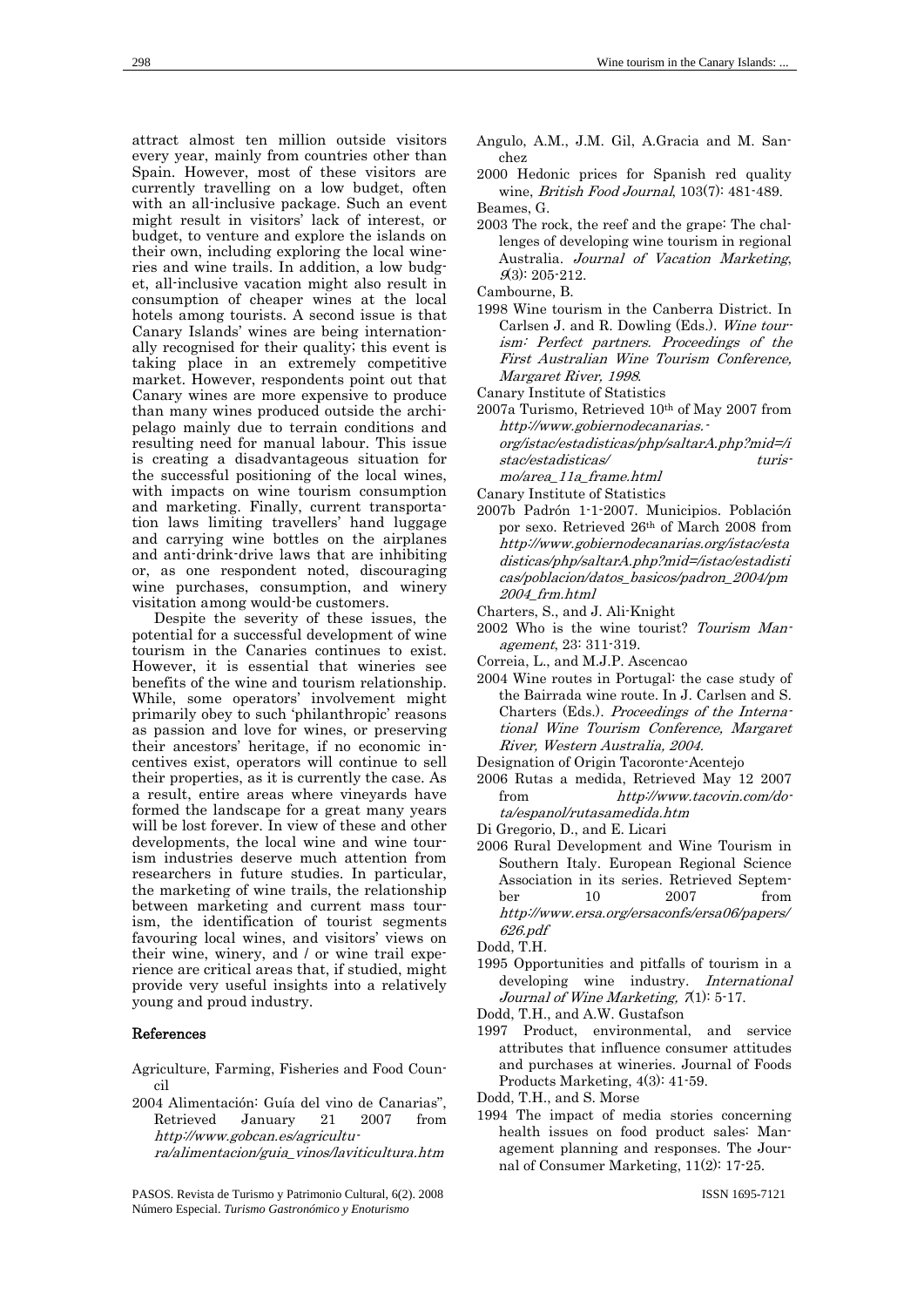El Día

2001 Gente: Historia del vino". Retrieved March 16 2007 from http://www.eldia.es/2001-12- 01/gente/-gente1.htm

El Día

2003 La quesería comarcal de Arico obtiene un premio internacional. Retrieved October 26 2007 from http://www.eldia.es/2003-12- 08/sur/-sur2prn.htm

El Día

2007a Las condiciones climáticas provocan dos millones en pérdidas en el sector vitícola. Retrieved August 19 2007 from http://www.eldia.es/2007-08-15/norte- /norte2.htm

El Día

2007b La ola de calor quemó más del 90% de la cosecha a casi 250 viticultores. Retrieved August 30 2007 from http://www.eldia.es/2007-08-28/palma- /palma9.htm

Enoturismo La Palma

n.d. Rutas enoturísticas", Retrieved May 12 2007 from http://www.infoisla.org- /rutadelvino/es\_enoturismo.htm

Feo, J.

- 2007 Los vinos malvasía de la bodega comarcal obtienen un importante éxito en Londres. Retrieved August 15 2007 from http://www.eldia.es/2007-08-08/sur-/sur4.htm García Fernández, M.J.
- 1999 Estudio de la evolución temporal de los caracteres madurativos de las cepas listán negro, listán blanco y negramoll en la denominación de origin Tacoronte-Acentejo. Doctoral thesis, University of La Laguna, Spain. Garín-Muñoz T.
- 2006 Inbound international tourism to Canary Islands: a dynamic panel data model. Tourism Management, 27: 281-291.
- Getz, D., and G. Brown
- 2006 Benchmarking wine tourism development. The case of Okanagan Valley, British Columbia, Canada, International Journal of Wine Marketing, 18(2): 78-97.

Godenau, D., and S.S.J. Suárez Sosa

2002 Estructuras agrarias y estrategias difusoras de innovación. El caso de la reconversion vitícola en la denominación de origen Tacoronte-Acentejo, IV Jornadas Técnicas Vitivinícolas Canarias 25, 26 y 27 de noviembre de 2002, Casa del Vino "La Baranda", El Sauzal, Canary Islands.

Godenau, D., S.S.J. Suárez Sosa, M.P. Gil Díaz and L. Fernández López

2000 Particularidades del marketing vitivinícola en zonas turísticas. El caso de la denominación de origen Tacoronte-Acentejo en Tenerife (España), Comunicación escrita asignada a la Sección 3 (Economía Vitivinícola), Subtema 3.2 (Segmentación de mercados, hábitos de consumo) en el XXV Congreso Mun-

PASOS. Revista de Turismo y Patrimonio Cultural, 6(2). 2008 Special Issue. *Gastronomic and wine tourism*

dial De La Viña Y El Vino, organizado por la O.I.V. (Oficina Internacional de la Viña y del Vino), del 19 al 23 de junio de 2000 en París.

Hall, C.M., and N. Macionis

- 1998 Wine tourism in Australia and New Zealand. In R. Butler, C.M. Hall, and J. Jenkins. (Eds.). Tourism and recreation in rural areas (197-224). Chichester, UK: John Wiley & Sons Ltd.
- Hall, C.M., L. Sharples, B. Cambourne, N. Macionis, R. Mitchell and G. Johnson.
- 2000 Wine tourism around the world: Development, management and markets, Oxford: Butterworth Heinemann.

IWSC

2007 2007 Awards Search / Wines", Retrieved 12th September 2007 from http://www.iwsc.net/Awards/Award\_Search.e html?top=Awards&arg0=Wines&bottom=Aw ard%20Search

Jaffe, E., and H. Pasternak

- 2004 Developing wine trails as a tourist attraction in Israel, The International Journal of Tourism Research, 6(4): 237-249.
- Jago, L.K., J.P. Issaverdis, and D. Graham
- 2000 The wine tourist: What's in a name? In E. Michael (Ed.). Proceedings of the 2000 CAU-THE National Research Conference in Victoria, Australia, 2000 (pp. 64-71).

Jarvis, W., and L. Lockshin

2005 Similarities and differences between purchasers' and non-purchasers' of wine at the visitor centre. Proceedings of the 2005 International Wine Marketing Symposium, Sonoma State University, California.

Jolley, A.

2002 The wine industry, wine tourism and tourism in general. The development of the wine industry in Western Australia. Melbourne: Centre for Strategic Economic Studies, Victoria University. Retrieved May 18, 2004 from

http://www.wa.gov.au/tiac/directions/paper5/ paper5.html

Jolonch, C.

2007 La ruta del vino – Guachinches", Retrived January 18, 2008 from http://www.magazinedigital.com/buena\_vida/ repor-tajes/reportaje/pageID/4/cn-t\_id/1308

Klatsky, A.L.

1997 Wine: Nutritional and therapeutic benefits. Washington: American Chemical Society.

La Ruta del Vino

2007 Gran Canaria y los vinos, Retrieved May 12 2007 from http://www.grancanaria.com/patronato\_turis mo/2528.0.html

Macionis, N.

ISSN 1695-7121 1996 Wine tourism in Australia. Proceedings of the Tourism Down Under II Conference – Towards a more sustainable tourism, pp.